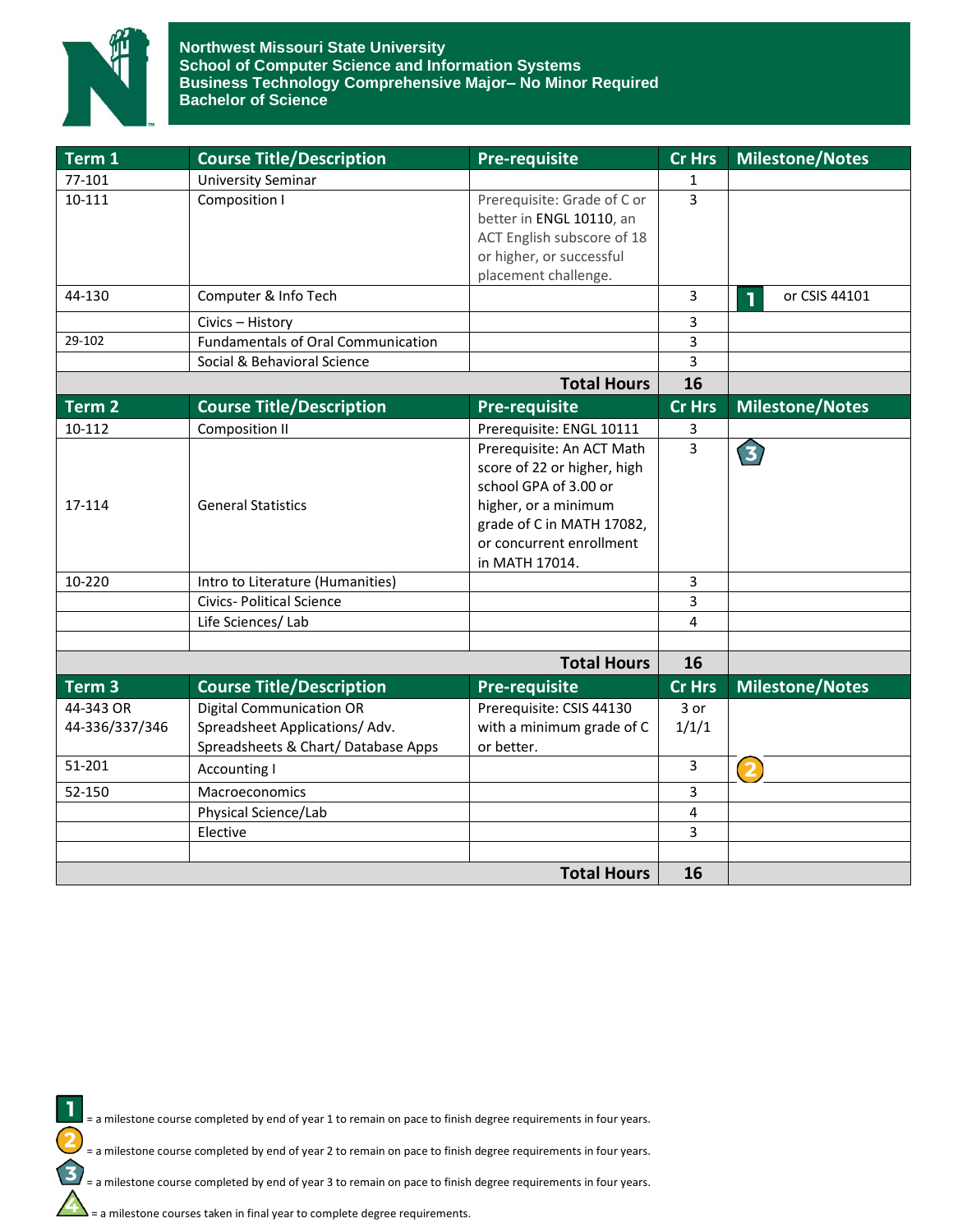

**Northwest Missouri State University School of Computer Science and Information Systems Business Technology Comprehensive Major– No Minor Required Bachelor of Science**

| Term 4         | <b>Course Title/Description</b>                                     | <b>Pre-requisite</b>                                                                                                                                                                              | <b>Cr Hrs</b>  | <b>Milestone/Notes</b> |
|----------------|---------------------------------------------------------------------|---------------------------------------------------------------------------------------------------------------------------------------------------------------------------------------------------|----------------|------------------------|
| 17-116         | <b>Mathematical Modeling</b>                                        | Prerequisite: An ACT Math<br>score of 22 or higher, or a<br>score of PASS on the NW<br>Algebra Review, or a<br>minimum grade of C in<br>MATH 17082, or<br>concurrent enrollment in<br>MATH 17018. | 3              |                        |
| 51-202         | <b>Accounting II</b>                                                | Prerequisite: ACCT 51201<br>with a minimum grade of<br>C.                                                                                                                                         | $\mathbf{3}$   | $\mathbf{z}$           |
| 52-151         | Microeconomics                                                      |                                                                                                                                                                                                   | 3              |                        |
| 54-313         | Principles of Management                                            |                                                                                                                                                                                                   | 3              | 3                      |
|                | Humanities                                                          |                                                                                                                                                                                                   | 3              |                        |
|                |                                                                     |                                                                                                                                                                                                   |                |                        |
|                |                                                                     | <b>Total Hours</b>                                                                                                                                                                                | 15             |                        |
| Term 5         | <b>Course Title/Description</b>                                     | <b>Pre-requisite</b>                                                                                                                                                                              | <b>Cr Hrs</b>  | <b>Milestone/Notes</b> |
| 55-330         | <b>Principles of Marketing</b>                                      |                                                                                                                                                                                                   | 3              |                        |
| 44-343 OR      | <b>Digital Communication OR</b>                                     | Prerequisite: CSIS 44130                                                                                                                                                                          | 3 or           |                        |
| 44-336/337/346 | Spreadsheet Applications/Adv.<br>Spreadsheets & Chart/Database Apps | with a minimum grade of<br>C.                                                                                                                                                                     | 1/1/1          |                        |
|                | Humanities                                                          |                                                                                                                                                                                                   | 3              |                        |
|                | Approved Bus Technology Elective                                    | Prerequisite: CSIS 44130<br>with a minimum grade of<br>C.                                                                                                                                         | 3              |                        |
|                | <b>Emphasis Elective</b>                                            |                                                                                                                                                                                                   | 3              |                        |
|                |                                                                     | <b>Total</b>                                                                                                                                                                                      | 15             |                        |
|                |                                                                     |                                                                                                                                                                                                   |                |                        |
| Term 6         | <b>Course Title/Description</b>                                     | <b>Pre-requisite</b>                                                                                                                                                                              | <b>Cr Hrs</b>  | <b>Milestone/Notes</b> |
| 44-317         | <b>Management Information Systems</b>                               | Prerequisites: CSIS 44130<br>and MGMT 54313 with a<br>minimum grade of C.                                                                                                                         | 3              |                        |
| 53-311         | <b>Business Law I</b>                                               |                                                                                                                                                                                                   | 3              |                        |
|                | Approved Business Technology Elective                               | Prerequisite: CSIS 44130<br>with a minimum grade of<br>C.                                                                                                                                         | 3              |                        |
|                | <b>Fine Arts</b>                                                    |                                                                                                                                                                                                   | 3              |                        |
|                | Elective                                                            |                                                                                                                                                                                                   | $\overline{3}$ |                        |
|                |                                                                     |                                                                                                                                                                                                   |                |                        |
|                |                                                                     | <b>Total Hours</b>                                                                                                                                                                                | 15             |                        |

= a milestone course completed by end of year 1 to remain on pace to finish degree requirements in four years.

= a milestone course completed by end of year 2 to remain on pace to finish degree requirements in four years.

 $\sum$  = a milestone course completed by end of year 3 to remain on pace to finish degree requirements in four years.<br>  $\sum$  = a milestone courses taken in final year to complete degree requirements.

= a milestone courses taken in final year to complete degree requirements.

1

 $\overline{\mathbf{c}}$ 

 $\mathbf{E}$